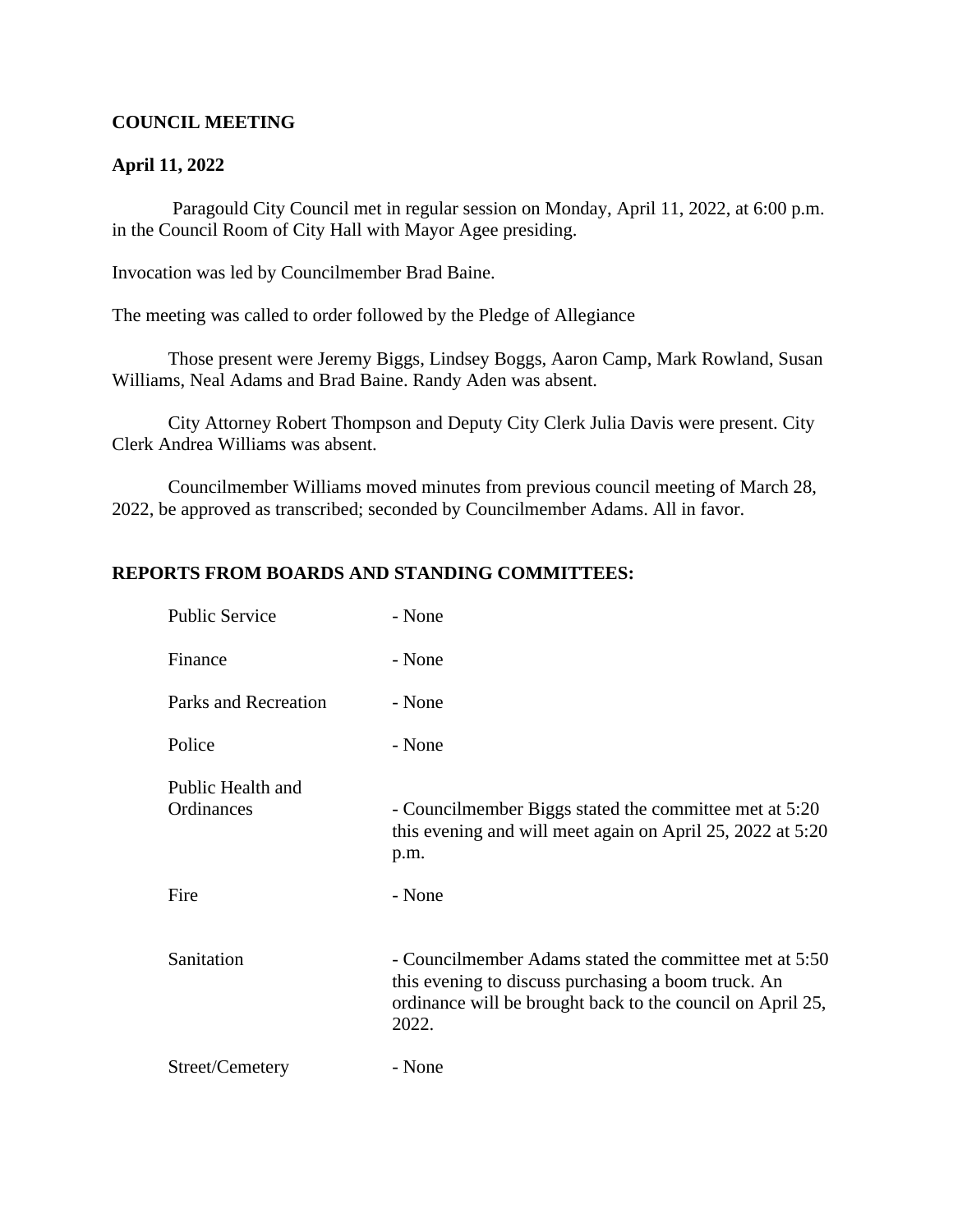## **UNFINISHED BUSINESS:**

None

## **NEW BUSINESS:**

## **ITEM #1**

# **A RESOLUTION TO AUTHORIZE CLOSING AND USE OF CERTAIN STREETS – MF BLOCK BLOCK PARTY**

Motion made that the resolution be offered by Councilmember Rowland; seconded by Councilmember Camp.

Roll call: Biggs, yes; Boggs, yes; Camp, yes; Rowland, yes; Williams, yes; Adams, yes; and Baine, yes.

Mayor Agee stated that MF Block insurance is wanting to close the north loop of Southpointe Drive on April 22, 2022 from 11 a.m. until 2 p.m. to host a Block Party.

Motion made that the resolution be adopted by Councilmember Camp; seconded by Councilmember Williams.

Roll call: Biggs, yes; Boggs, yes; Camp, yes; Rowland, yes; Williams, yes; Adams, yes; and Baine, yes. Motion carried seven to zero. Resolution adopted. (Resolution No. 2022-26)

### **ITEM #2**

# **A RESOLUTION TO AUTHORIZE CLOSING AND USE OF CERTAIN STREETS – REYNOLDS PARK BAPTIST CHURCH COMMUNITY EASTER EGG HUNT**

Motion made that the resolution be offered by Councilmember Rowland; seconded by Councilmember Biggs.

Roll call: Biggs, yes; Boggs, yes; Camp, yes; Rowland, yes; Williams, yes; Adams, yes; and Baine, yes.

Mayor Agee stated Reynolds Park Baptist Church is hosting a Community Easter Egg Hunt on April 16, 2022 and is needing to close South  $7<sup>th</sup>$  Avenue from East Main to Highway 412 from 9 a.m. until 2 p.m.

Motion made that the resolution be adopted by Councilmember Adams; seconded by Councilmember Baine.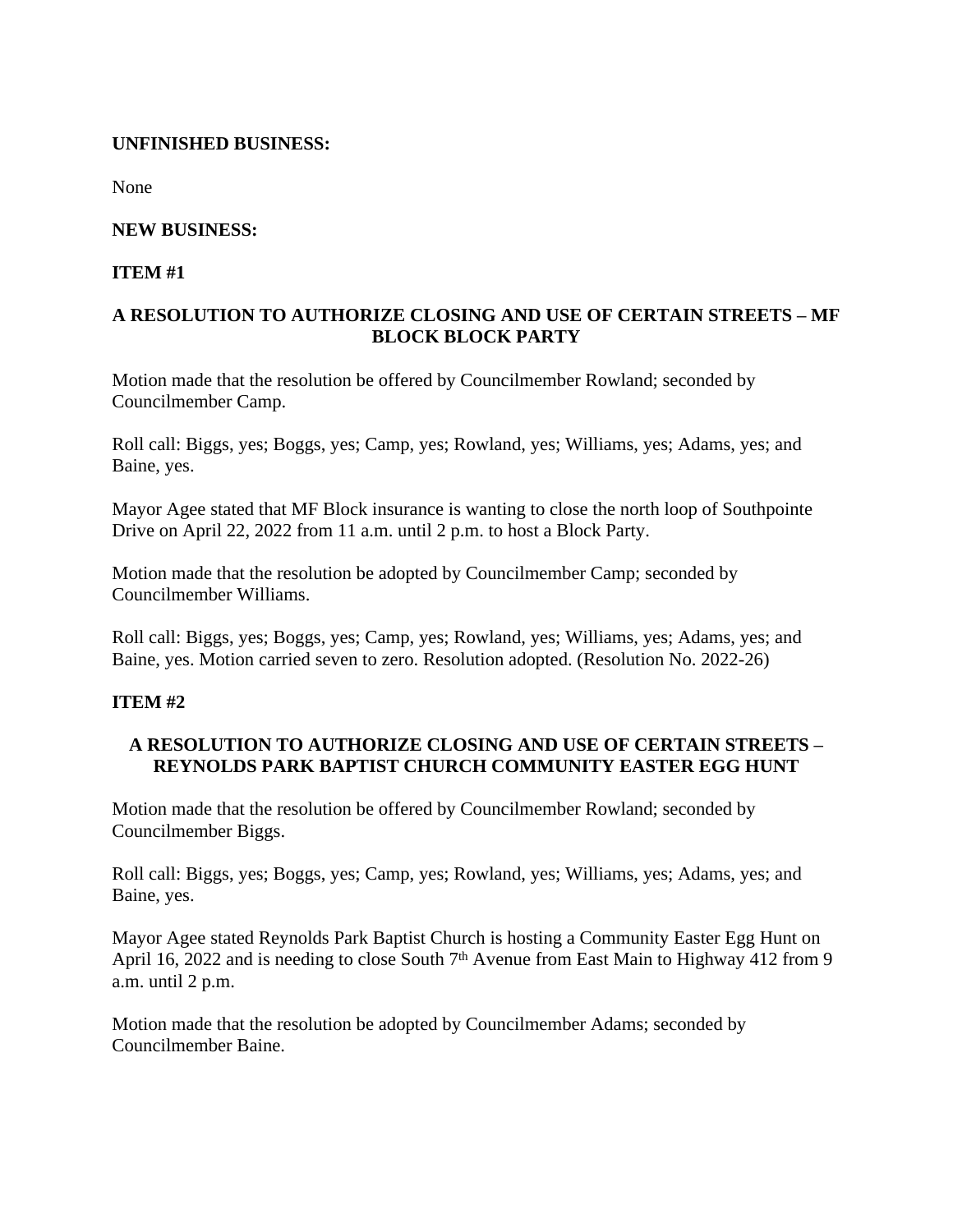Roll call: Biggs, yes; Boggs, yes; Camp, yes; Rowland, yes; Williams, yes; Adams, yes; and Baine, yes. Motion carried seven to zero. Resolution adopted. (Resolution No. 2022-27)

## **ITEM #3**

## **A RESOLUTION SETTING THE DATE OF HEARING ON THE PETITION OF THE CITY OF PARAGOULD, ARKANSAS TO VACATE, CLOSE AND ABANDON A PORTION OF NORTH 3 ½ STREET**

Motion made that the resolution be offered Councilmember Biggs; seconded by Councilmember Camp.

Roll call: Biggs, yes; Boggs, yes; Camp, yes; Rowland, yes; Williams, yes; Adams, yes; and Baine, yes.

Mayor Agee stated resolution is to set a public hearing on April 25, 2022 at 5:45 p.m. regarding the closing of North 3 ½ Street to build a new Municipal Building/Police Department.

Motion made that the resolution be adopted by Councilmember Biggs; seconded by Councilmember Adams.

Roll call: Biggs, yes; Boggs, yes; Camp, yes; Rowland, yes; Williams, yes; Adams, yes; and Baine, yes. Motion carried seven to zero. Resolution adopted. (Resolution No. 2022-28)

### **ITEM #4**

# **A RESOLUTION EXPRESSING THE WILLINGNESS OF THE CITY OF PARAGOULD, ARKANSAS TO WORK IN COORDINATION WITH THE ECONOMIC DEVELOPMENT CORPORATION OF PARAGOULD TO OFFER AND OBTAIN WORKFORCE DEVELOPMENT FUNDS AND PROGRAMS**

Motion made that the resolution be offered by Councilmember Baine; seconded by Councilmember Rowland.

Roll call: Biggs, yes; Boggs, yes; Camp, yes; Rowland, yes; Williams, yes; Adams, yes; and Baine, yes.

Mayor Agee stated this resolution will allow the Economic Development Corporation to apply for grant funds for workforce development programs and the city will be the application entity.

Motion made that the resolution be adopted by Councilmember Rowland; seconded by Councilmember Camp.

Roll call: Biggs, yes; Boggs, yes; Camp, yes; Rowland, yes; Williams, yes; Adams, yes; and Baine, yes. Motion carried seven to zero. Resolution adopted. (Resolution No. 2022-29)